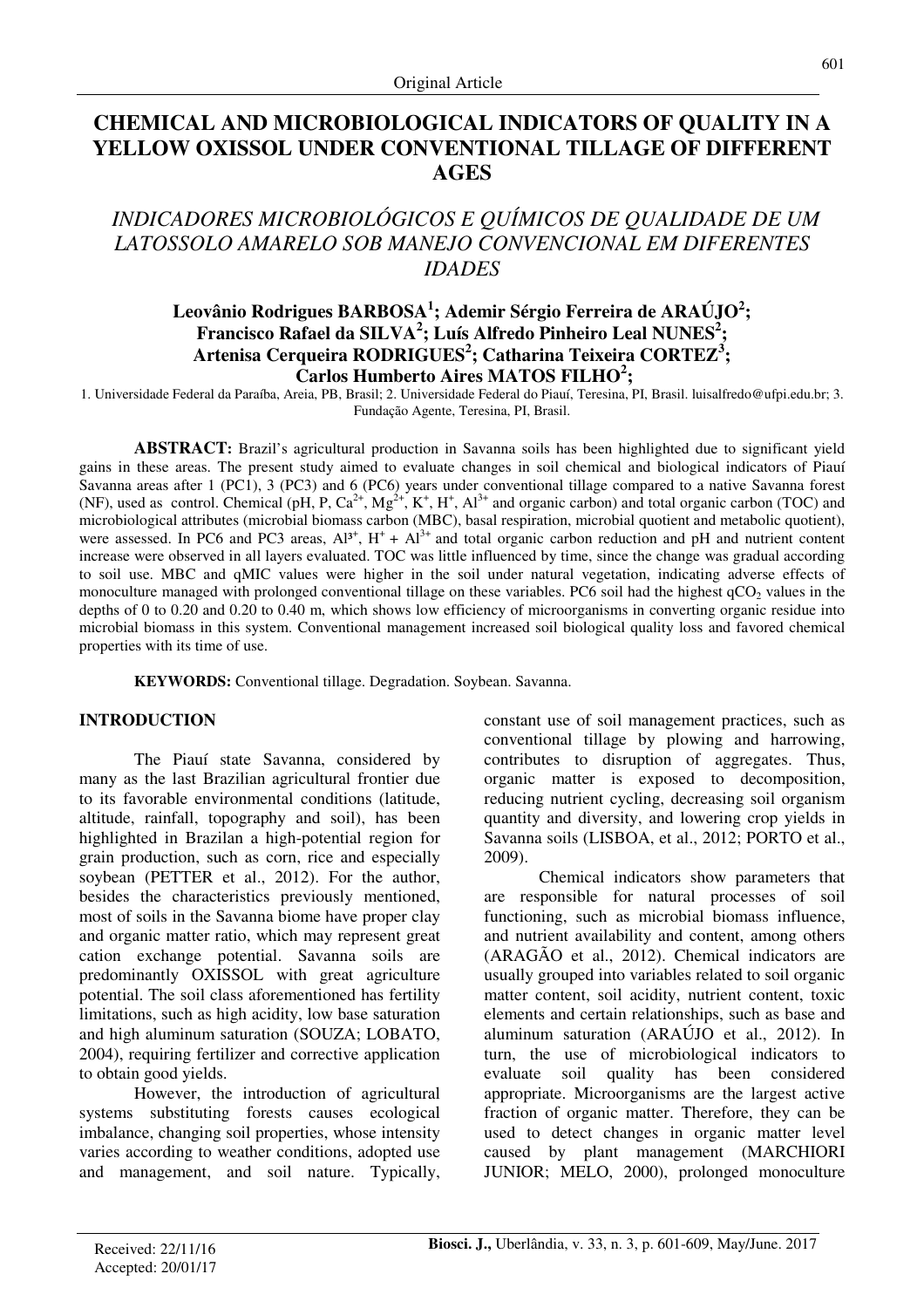(MATIAS et al., 2009) and the agricultural system adopted (BALLOTA et al., 1998).

This study was based on the hypothesis that the OXISSOL with the longest time of use would have higher macronutrient contents and better values of other chemical attributes used to assess soil fertility when compared to a soil with shorter time of use. On the other hand, conventional management increases soil biological quality loss with time. Given the above, this study aimed to detect changes in chemical and microbiological indicators of soil quality in areas under conventional management in soybean monocultures of different ages in relation to a native Savanna forest area.

#### **MATERIAL AND METHODS**

The study was conducted on Real farm, Regeneração County, Piauí State with 450 m elevation and the following geographical coordinates: 06° 14' 16" South latitude and 42° 41' 18" West longitude. The soil, according to a Piauí state soil survey, is a YELLOW OXISSOL. The region has average annual temperature of 32 °C and average annual rainfall of 1350 mm, with rainfall distributed from January to May (Equatorial Continental climate, with annual isohyets between 800 to 1,400 mm). Climate, according to Köppen climate classification, is of Aw' type.

Four areas managed with similar morphopedological characteristics were chosen, namely: 1) Area with one year of cultivation (PC1), where the first year consisted of rice cultivation. Conventional management was applied from planting to harvest with the use of plow and harrow. PC1 received liming with dolomitic lime and NPK fertilization, according to the needs identified by soil analysis; 2) area with three years of cultivation (PC3), where succession occurred with soybean/corn/soybean crops. Fertilization, liming and soil management were identical to PC1; 3) area with six years of cultivation (PC6), with one year of rice cultivation and five years of soybean cultivation. Fertilization and soil management were identical to PC1; 4) Area of Native Savanna Forest (NF), used as a reference, as it is a balanced system with no human intervention history.

In each area, four georeferenced 200 m<sup>2</sup> plots were demarcated. In these areas, soil samples were collected from 0 to 0.20 m and 0.20 to 0.40 m layers in March 2014, period with good soil moisture. For chemical and biological assessments, 10 random subsamples were removed from each plot to form a composite sample, considered as repetition. Samples collected for microbiological analyzes were packed in plastic bags with respirator and kept in a cold room at  $4 \degree C \pm 1 \degree C$  until analysis. Soil texture was determined by particle size analysis using the pipette method, and results are shown in Table 1.

| <b>System</b>                   | Particle size $(g \ kg^{-1})$ | <b>Textural class</b> |             |             |           |  |  |  |  |
|---------------------------------|-------------------------------|-----------------------|-------------|-------------|-----------|--|--|--|--|
|                                 | <b>Coarse sand</b>            | <b>Fine sand</b>      | <b>Silt</b> | <b>Clay</b> |           |  |  |  |  |
| Depth $(0.00 - 0.20$ m)         |                               |                       |             |             |           |  |  |  |  |
| PC <sub>1</sub>                 | 120                           | 260                   | <b>200</b>  | 420         | Clay      |  |  |  |  |
| PC <sub>3</sub>                 | 125                           | 190                   | 235         | 450         | Clay      |  |  |  |  |
| PC <sub>6</sub>                 | 142                           | <b>200</b>            | 240         | 418         | Clay      |  |  |  |  |
| <b>NF</b>                       | 160                           | 270                   | 210         | 360         | Open Clay |  |  |  |  |
| Depth $(0.20 - 0.40 \text{ m})$ |                               |                       |             |             |           |  |  |  |  |
| PC <sub>1</sub>                 | 125                           | 260                   | 185         | 430         | Clay      |  |  |  |  |
| PC <sub>3</sub>                 | 120                           | 214                   | 206         | 460         | Clay      |  |  |  |  |
| PC <sub>6</sub>                 | 150                           | 192                   | 208         | 450         | Clay      |  |  |  |  |
| <b>NF</b>                       | 138                           | 230                   | 170         | 462         | Clay      |  |  |  |  |

**Table1.**Particle size composition of soils in the management systems studied.

PC1: Area with a year of conventional tillage; PC3: area with three years of conventional tillage; PC6: area with six years of conventional tillage; NF: Native Savanna forest area.

Soil pH in water  $(1:2.5)$  was determined by potentiometry. Exchangeable acidity  $(AI<sup>+3</sup>)$  was extracted with KCl mol  $L^{-1}$ and quantified by titration with  $0.025$  mol L<sup>-1</sup>sodium hydroxide standardized by potassium biphthalate. Phosphorus and potassium were extracted with Mehlich l and determined by colorimetry and flame photometry, respectively. Calcium and magnesium determination were conducted through atomic absorption spectrophotometry, extracted with KCl mol  $L^{-1}$ .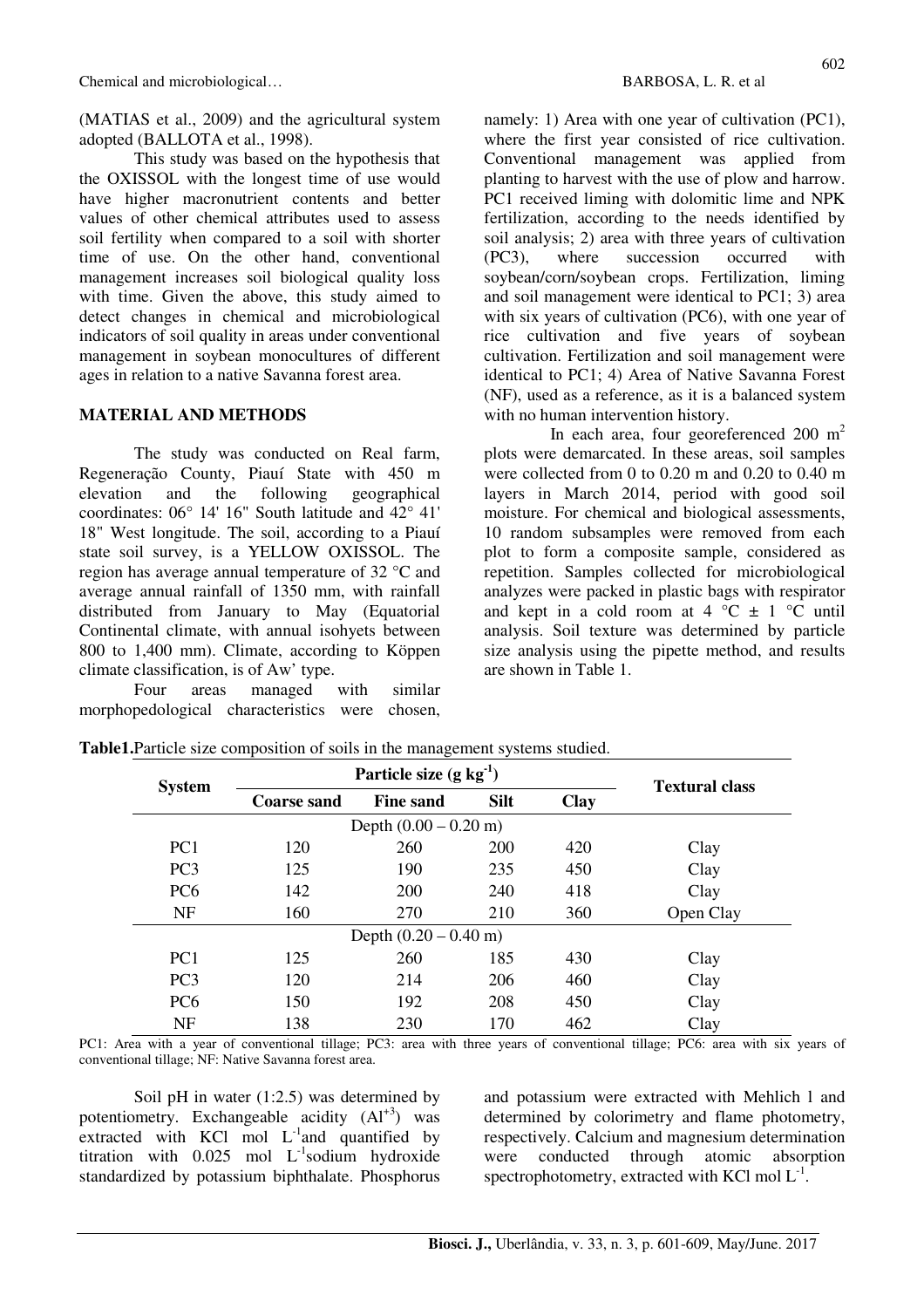Chemical and microbiological… BARBOSA, L. R. et al.

Microbial biomass carbon (MBC) was determined by irradiation-extraction method, proposed by Islam and Weil (1998). Total organic carbon (TOC) was determined by organic matter oxidation with potassium dichromate in the presence of concentrated sulfuric acid (Walkley-Black). From MBC and TOC content values, microbial quotient (qMIC) was calculated by the following expression:  $qMIC = MBC/TOC \times 100$ .

Respiratory activity was estimated in the laboratory through quantification of the  $CO<sub>2</sub>$ released during seven days of soil incubation in a closed system, where  $CO<sub>2</sub>$  was captured in NaOH 1 mol  $L^{-1}$  solution and subsequently titrated with HCl 0.5 mol  $L^{-1}$ . Results were expressed in  $CO<sub>2</sub> \mu g m^{-2} d$ <sup>1</sup>. Metabolic quotient (qCO<sub>2</sub>), which consists of the microbial respiration per biomass unit, was calculated and expressed in  $CO<sub>2</sub>\mu g$  biomass<sup>-1</sup> d<sup>-1</sup>.

The data obtained were submitted for variance analysis (ANAVA) and test of means at a 5% level of probability. The R Statistical 7.5 beta package was used. Multivariate principal component analysis (PCA) techniques were also employed to understand how the variables interacted at the same time, using the SAS 9.0 statistical program.

#### **RESULTS AND DISCUSSION**

The highest pH values were found in the PC6 soil, in depths from 0.00 to 0.20 m and from 0.20 to 0.40 m. In the last layer aforementioned, values were not statistically different from the PC3 soil (Table 2). Research conducted by Campos et al. (2011) in the Piauí Savanna reported that there is pH increase through lime addition, whether applied to the soil surface or incorporated for several years, compared to newly deforested areas and Savanna areas. In addition, there was  $Ca^{2+} + Mg^{2+}$  increase and  $H^+ + Al^{3+}$  and  $Al^{3+}$ decrease in PC3 and PC6 areas with the longest cultivation period in relation to other areas, as also observed by Carneiro et al. (2009).

|  | Table 2. Soil chemical and biological attributes in the management systems studied. |  |
|--|-------------------------------------------------------------------------------------|--|
|  |                                                                                     |  |

| $0 - 0.20$ m                                         |                    |                   |                   |                   |  |  |  |  |  |
|------------------------------------------------------|--------------------|-------------------|-------------------|-------------------|--|--|--|--|--|
| pH                                                   | 5.00c              | 5.70 <sub>b</sub> | 6.08a             | 4.34d             |  |  |  |  |  |
| $P (mg kg^{-1})$                                     | 4.55 b             | 10.35a            | 10.02a            | 1.75c             |  |  |  |  |  |
| $K^+$ (cmol kg <sup>-1</sup> )                       | 0.05c              | 0.09 <sub>b</sub> | 0.18a             | 0.04c             |  |  |  |  |  |
| $Ca^{2+} + Mg^{2+}$ (cmol kg <sup>-1</sup> )         | 2.60 <sub>b</sub>  | 7.03a             | 6.46a             | 1.00c             |  |  |  |  |  |
| $Al^{3+}$ (cmol kg <sup>-1</sup> )                   | 1.52 <sub>b</sub>  | 0.09c             | 0.14c             | 2.28a             |  |  |  |  |  |
| $H^+$ (cmol kg <sup>-1</sup> )                       | 8.13 a             | 5.63 <sub>b</sub> | 5.12 <sub>b</sub> | 6.87 ab           |  |  |  |  |  |
| $TOC$ (g kg <sup>-1</sup> )                          | 9.29 <sub>b</sub>  | 9.09 <sub>b</sub> | 7.74 c            | 10.53a            |  |  |  |  |  |
| $MBC$ (mg $kg^{-1}$ )                                | 365.45 b           | 316.36 b          | 229.09 c          | 594.54 a          |  |  |  |  |  |
| QMIC $(\%)$                                          | 4.06 <sub>b</sub>  | 3.47 bc           | 2.97c             | 5.65a             |  |  |  |  |  |
| $C-CO2$ (mg $CO2$ kg <sup>-1</sup> d <sup>-1</sup> ) | 91.30b             | 90.20 b           | 102.30 a          | 112.20a           |  |  |  |  |  |
| $qCO_2$ (g $CO_2$ kg <sup>-1</sup> d <sup>-1</sup> ) | 0.25 <sub>b</sub>  | 0.24 <sub>b</sub> | 0.44a             | 0.18c             |  |  |  |  |  |
| $0.20 - 0.40$ m                                      |                    |                   |                   |                   |  |  |  |  |  |
| pH                                                   | 4.70 <sub>b</sub>  | 5.83 a            | 5.98 a            | 4.94 <sub>b</sub> |  |  |  |  |  |
| $P(mg kg^{-1})$                                      | 3.77c              | 7.42 b            | 14.62a            | 1.76c             |  |  |  |  |  |
| $K^+$ (cmol kg <sup>-1</sup> )                       | 0.04 <sub>bc</sub> | 0.06 <sub>b</sub> | 0.10a             | 0.03c             |  |  |  |  |  |
| $Ca^{2+} + Mg^{2+}$ (cmol kg <sup>-1</sup> )         | 1.68c              | 7.54 a            | 6.21 <sub>b</sub> | 0.51d             |  |  |  |  |  |
| $Al^{3+}$ (cmol kg <sup>-1</sup> )                   | 1.67a              | 0.13 <sub>b</sub> | 0.09 <sub>b</sub> | 2.06a             |  |  |  |  |  |
| $H^+$ (cmol kg <sup>-1</sup> )                       | 7.70a              | 5.90 <sub>b</sub> | 5.26 <sub>b</sub> | 6.16ab            |  |  |  |  |  |
| TOC $(g \ kg^{-1})$                                  | 8.69 ab            | 9.17a             | 7.26c             | 7.90 <sub>b</sub> |  |  |  |  |  |
| $MBC$ (mg kg <sup>-1</sup> )                         | 245.45 b           | 252.72 b          | 167.72c           | 312.00 a          |  |  |  |  |  |
| QMIC $(\%)$                                          | 2.5 <sub>b</sub>   | 2.75 bc           | 2.31c             | 3.97a             |  |  |  |  |  |

PC1 PC3 PC6 NF

PC1: Area with a year of conventional tillage; PC3: area with three years of conventional tillage; PC6: area with six years of conventional tillage; NF: Native Cerrado forest area. Means followed by the same letter are not statistically different by t-test at 5% probability.

 $qCO_2$  (g CO<sub>2</sub> kg<sup>-1</sup> d<sup>-1</sup> CBM) 0.32 b 0.27 b 0.45 a 0.28 b

There was significant  $K^+$  increase with time of use due to yearly fertilization, practice that gradually improves the fertility of Savanna soils,

 $C$ -CO<sub>2</sub> ( mg CO<sub>2</sub> kg<sup>-1</sup> d<sup>-1</sup>

usually dystrophic. The PC6 system showed higher K + values in two depths, as this area had received potassic fertilizers for six years in a row, although

79.0 a 68.20 b 81.40 a 86.90 a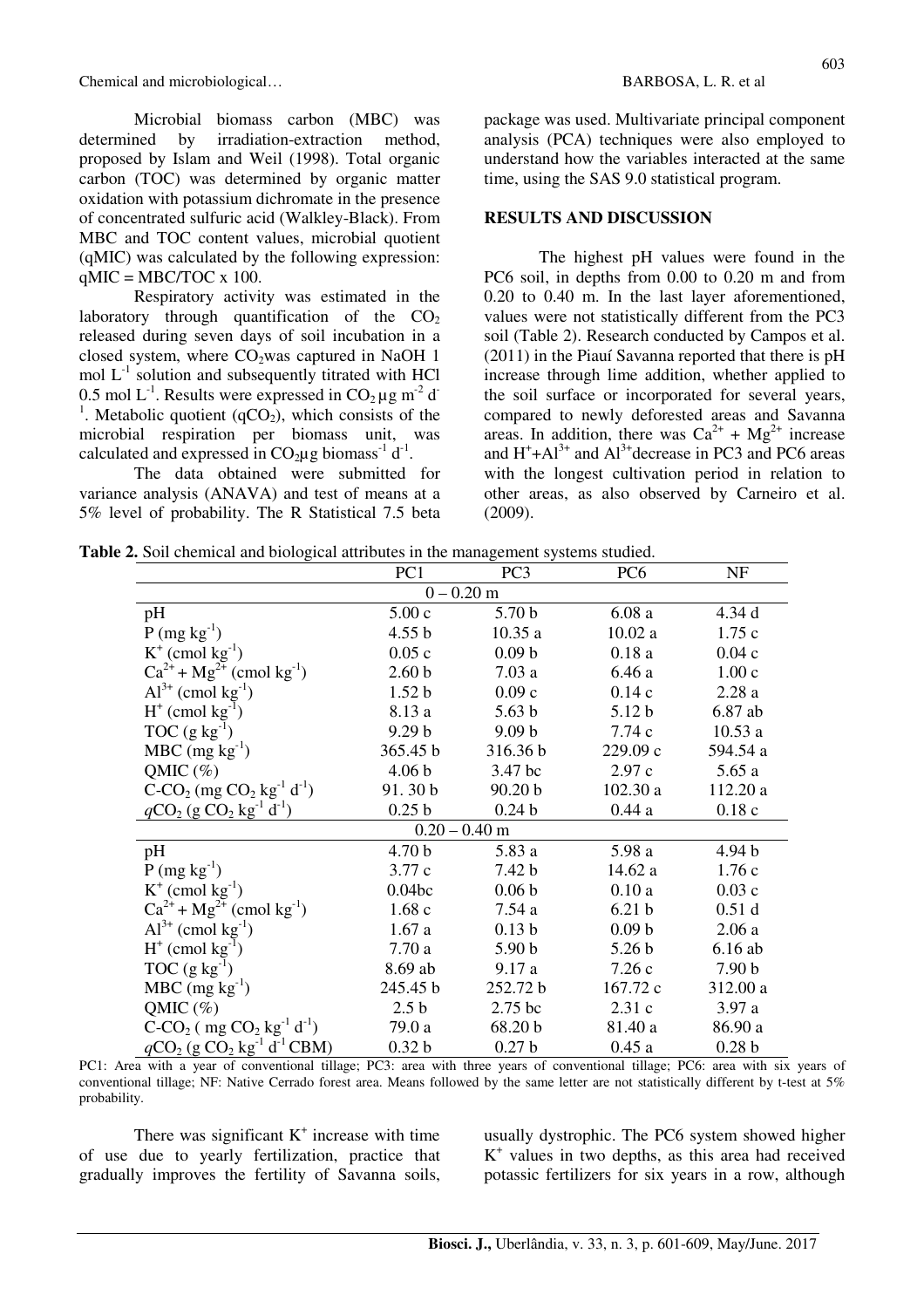soil  $K^+$  content was only classified as average (70 mg  $dm^{-3}$ ), according to classification of Savanna soils for annual crops. Other authors, in studies on chemical properties of Savanna OXISSOL management conventionally, also found average  $K^+$ values in areas cultivated for prolonged periods (MATIAS et al., 2009; SOUZA; ALVES, 2003). According to Bernadi et al. (2009), high solubility of potassium salts (commonly used) leads to high losses by leaching, which can be minimized through split fertilization.

P availability in the soil differed between systems. The area with the longest time of use (PC6) showed higher levels in the two layers studied. However, despite annual P fertilization, results have only fitted within the average for clay soils (ALVAREZ et al., 1999). It is known that these soils have high P adsorption capacity with clay particles due to mineralogy formed by minerals in advanced weathering stage, usually requiring large amounts of phosphate fertilizers (SOUZA; LOBATO, 2004). Typically, lower phosphorus contents are observed in systems with intensive soil tillage compared to no-tillage. This is due to, among other factors, fertilizer dilution during soil tillage with disc harrowing, which makes the fertilizer react with a larger soil layer, providing lower P levels capable of being extracted (NUNES et al., 2011). In general, the PC1 system showed fertility levels similar to those of the forest area, as Savanna OXISSOL require a longer time for chemical attributes to reach satisfactory levels (SOUZA; ALVES, 2003).

Organic carbon (OC) ranged from 7.26 to 10.53 (g  $kg^{-1}$ ) (Table 2). The OC loss due to management practices involving annual crops with heavy soil tillage (plowing and harrowing) can only be identified years after tillage periodic use (VIANA et al., 2011), as can be observed through lower levels shown in the PC6 area compared to the other areas.

Soil preparation by conventional management contributes to organic matter decrease and accelerates mineralization, as aggregates are broken by harrow discs during soil mixing. Thus, organic matter, which was once physically protected, is exposed to the attack of soil microorganisms, reducing soil OC content (IBIAPINA et al., 2014; RAMOS et al., 2011). There is temporary stimulus of microbiota after soil disturbance due to better aeration conditions, higher temperatures and more alteration between soil wetting and drying, accelerating organic matter decomposition, as also observed by Marchiori Junior and Melo (2000).

Studies by Cerri et al. (2011) found C reductions of 38% and 46% in the soil layer from0 to 0.20 matter 12 and 50 years of sugar cane intensive conventional tillage, respectively. In turn, Alvarez et al. (1995) showed that soils with 12 years of cultivation under conventional tillage had organic matter (OM) content decrease of 50% in the first 0.05 m of depth and of up to 8% in the first 0.20 m above the ground in relation to the management that kept residue addition, as also observed in this study.

On the other hand, the Savanna is a tropical forest in which a ground vegetation, consisting mainly of grasses that coexist with trees and sparse shrubs, can provide organic residues with several substrates of distinct organic and nutritional quality. Therefore, plant litter quantity and quality is influenced, contributing to CO increase in this environment.

Regarding microbial biomass carbon (MBC) and taking the system with native Savanna vegetation as reference, reductions of 39, 47 and 62% were observed in the soil layer from 0 to 0.20 m, and of 22, 19 and 46% in the soil layer from 0.20 to 0.40 m for PC1, PC3 and PC6 treatments, respectively. As also observed by other authors (CARNEIRO et al., 2009; CHAER; TOTOLA, 2007), these results show that microbial biomass is more sensitive than total organic matter to the changes caused by land use. In addition, the results also indicate adverse effect of conventional planting adoption time in MBC.

It is known that microbial biomass C variation sand its activity are directly related to organic C variations in the soil (LISBOA et al., 2012). Therefore, systems which contribute to OM increase, such as Native Forest, contribute to MBC increase. Conversely, crop residues are placed in closer contact with the soil in the PC system regarding preparation method, besides favoring the disruption of aggregates, exposing OM protected fractions. Due to these factors, there is temporary microbiota stimulus after soil disturbance, accelerating organic matter decomposition, as noted in PC1 and PC3.

According to Balota et al. (1998), conventional soil preparation management promotes microbial activity reduction with preparation time in relation to carbon losses. This is due to the growing energy demand of the microbial population that is being adapted to new conditions and due to organic residue addition reduction. Thus, it is possible to native microorganisms to not be adapted to the new rhizosphere environment (LYNCH; WHIPPS, 1990). In turn, D'Andrea et al. (2002), while studying biological indicators of quality in a RED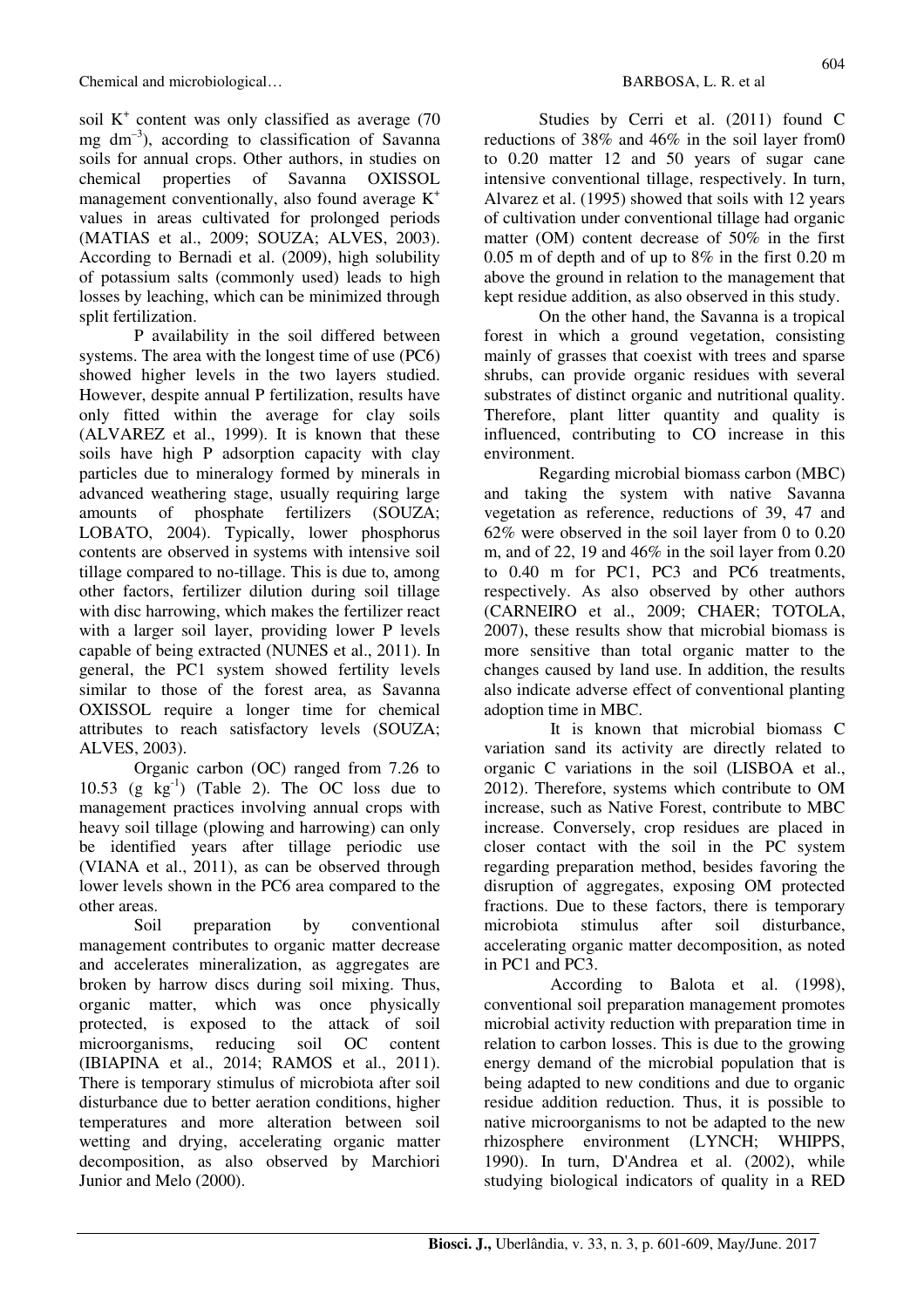OXISSOL, found major MBC differences in the surface layer (0 - 0.20 m). In addition, native Savanna had higher microbial carbon values (1.310 mg  $kg^{-1}C$ ) in relation to management systems with long-term conventional tillage.

Furthermore, liming was conducted to correct soil acidity in the cultivated areas, and alkalinity may have favored the development of a population of rapid growth colonizing organisms (SAKAMOTO; OBA, 1994), generating lower diversity and energy use imbalance in this management system. High microorganism diversity is generally associated with high community stability, where each population plays a functional role that determines the normal maintenance of matter and energy flows in each trophic level of a particular ecosystem (CHAER; TÓTOLA, 2007). However, according to the authors, the microorganism population known as "K" strategists depends on physiological adaptations to the carrying capacity of the environment where they live, and their populations tend to be more stable.

The qMIC ratio showed the same behavior of microbial biomass, i.e., native forest showed higher values, which decreased according to land use time. Some authors suggest that higher chemical diversity of organic matter favors organisms that have a more economic metabolism. Thus, less C of an organic substrate would be channeled to the energy metabolism and more C would be fixed in the microbial cells, affecting the microbial C: organic C ratio (CHAER; TÓTOLA, 2007). Furthermore, in a situation in which biomass under goes some stress factor (nutrient deficiency, acidity, etc.), C use capacity is decreased and qMIC also decreases (WARDLE, 1994).

Soils located in PC3 and PC6 areas had the lowest qMIC values. The lowest qMIC values demonstrate the adverse effect of prolonged conventional management to this indicator of soil quality, corroborating results of Ramos et al., (2011), who found a strong and lasting effect of monocultures with heavy machine use on soil microbial communities. In PC1, PC3 and PC6 systems, vegetation removal excluded organic material entry in both shoot and root system, which determined environmental un balance and contributed to qMIC decrease. Thus, in preserved and balanced environments, this ratio value can be used as a standard to evaluate how much a soil is degraded.

The highest respiratory activity values were found in Savanna forest and CT6 soils in the layers from 0 to 0.20 m and from 0.20 to 0.40 m (Table 2), which could indicate higher energy balance in those systems. Thus, the highest basal respiration values  $(C-CO<sub>2</sub>)$  found in the native area can be related to dense plant litter and the large amount of roots, which release exudates and act as an energy source, stimulating higher soil respiration  $(C-CO<sub>2</sub>)$ , mainly in the surface layers, according to a study conducted in Savanna areas (ARAÚJO et al., 2007)*.*

However, data cannot be explained by the management type applied in the areas and seem to reflectrandom variations of factors such as plant litter presence, humidity and temperature. Therefore, it is important to consider the respiration rate per biomass unit, which was the metabolic quotient  $(qCO<sub>2</sub>)$  in this case, in soil quality studies. In some cases, differences between degraded and preserved soils are not detected when only respiration is assessed.

In the native Savanna vegetation,  $qCO<sub>2</sub>$  had the lowest value, while the PC6 management system had the highest value in the depth between 0 and 0.20 m. These results also show the disturbance caused by conventional tillage on microbial biomass after six years of use, which reflects in low microorganism efficiency to convert organic residue into microbial biomass, as much of residues are mineralized and returned to the atmosphere in  $CO<sub>2</sub>$ form. Research by Porto et al., (2009) and Jakelaitis et al. (2008) showed that the microorganism population in monoculture soils needs higher energy requirement for its maintenance than the population in native Savanna soils, or soil sthat are not subjected to stress.

Metabolic quotient  $(qCO<sub>2</sub>)$  allows for the identification of soils containing the most efficient biomass regarding carbon and energy use, and the environment with the lowest degree of disturbance or stress, where there is organic production surplus in relation to respiration. These parameters are in accordance with the "Ecosystem Bioenergy Development" theory by Odum (1969), which emphasizes that microorganisms can greatly vary their metabolic rate depending on environmental conditions.

Principal component analysis (PCA) was conducted with a data matrix consisting of 12 variables (Figure 2). In the figure, Factor 1, formed by CP1 and CP2, and the variability retained in these two components explained 81.23% of the original variability, where CP1 and CP2 retained 63.35% and 17.88% of variability, respectively (Figure 2).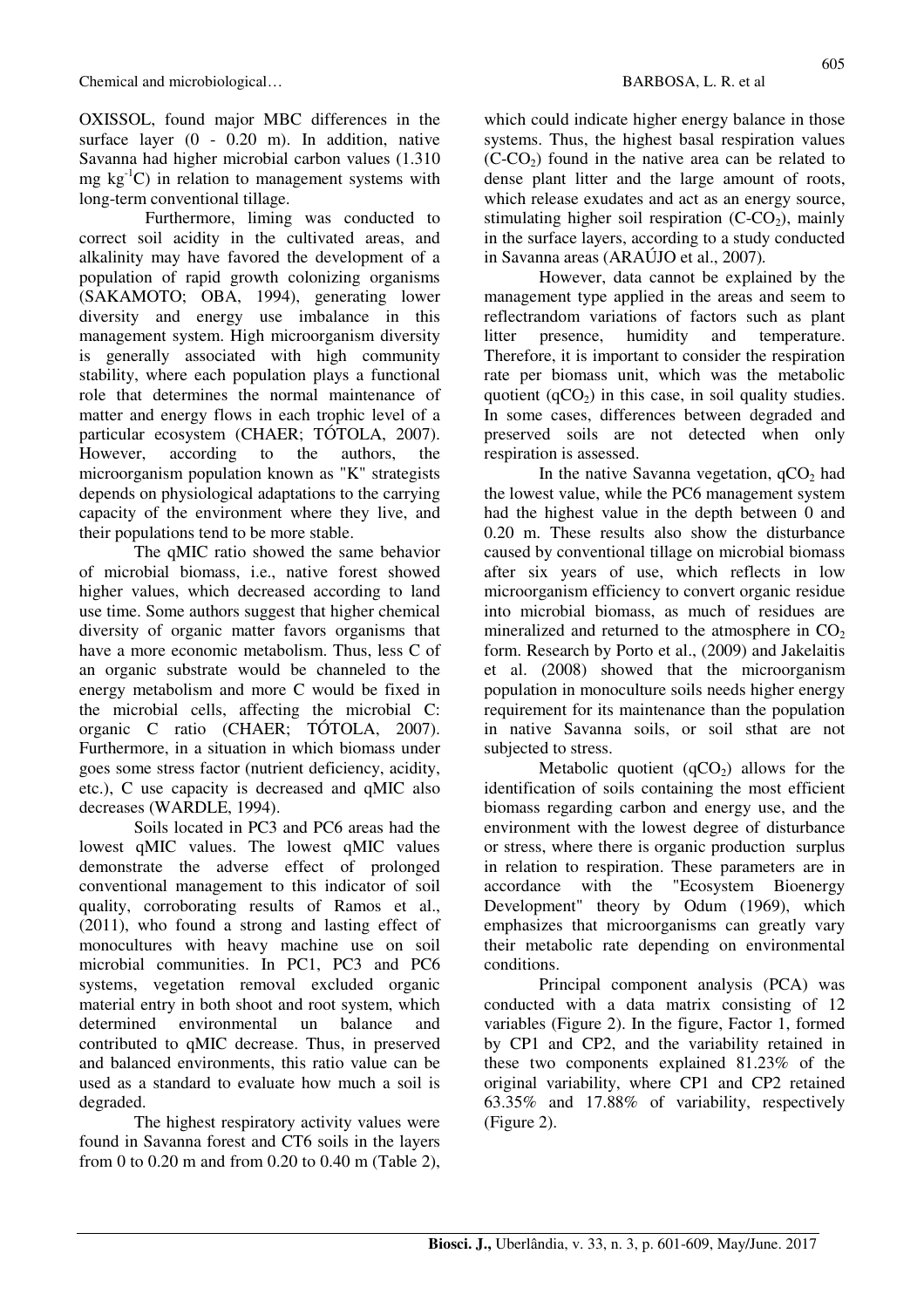

**Figure 1**. Variable behavior in principal component analysis: total organic carbon (TOC), microbial biomass carbon (MBC), microbial quotient (qMIC), basal respiration (C-CO<sub>2</sub>), metabolic quotient (qCO<sub>2</sub>) and cation exchange capacity (CEC).

PC1: Area with a year of conventional tillage; PC3: area with three years of conventional tillage; PC6: area with six years of conventional tillage; NF: Native Cerrado forest area. Means followed by the same letter are not statistically different by t-test at 5% probability.

Interpretation of this diagram shows that the PC6 system formed an isolated group in the surface layer, positioning in the lower left quadrant, associated with metabolic quotient, which confirms the stress situation imposed by food limitation to the microorganisms in this system, as they consumed more energy for maintenance. The group formed by PC6 (0-0.20 m) and PC3 correlated with chemical attributes related to soil fertility and essential elements in both depths, as these areas had been receiving fertilization for a longer period.

In turn, the Savanna forest area and PC1 system in the surface layer formed a group in the upper right quadrant that was related to biological attributes (MBC, respiration, qMIC and OC associated with organic matter content. Finally, these same areas in the subsurface layer formed a group, which was related to chemical attributes associated with soil acidity.

The Savanna forest includes plant residue maintenance in the soil surface and provides a more favorable environment for biota development due to high organic matter content. In this case, the PC1 system still had an organic matter reserve, showing close results to those of the forest in this variable. Similarly, Savanna soils show low base saturation and high acidity. Thus, the PC1 system, even after fertilization, was still far from the optimum range of nutrient levels, which is more associated with NF.

#### **CONCLUSIONS**

The variables studied were effective as soil quality indicators.

Conventional management time of use influenced negatively changes in soil microbiological properties.

Systems with longer times of use showed a better soil chemical quality in both studied depths.

**RESUMO:** A produção agrícola brasileira vem se destacando nos solos sob Cerrado devido aos ganhos significantes na produção e produtividade nessas áreas. Neste trabalho, objetivou-se avaliar as alterações nos indicadores químicos e biológicos do solo em áreas de Cerrado piauiense com 1 (PC1), 3 (PC3) e 6 (PC6) anos manejadas sob plantio convencional, em relação a uma mata nativa (MN) de Cerrado usada como controle. Foram avaliados atributos químicos (pH, P, Ca<sup>2+</sup>, Mg<sup>2+</sup>, K<sup>+</sup>, H<sup>+</sup>, Al<sup>3+</sup> e carbono orgânico) e microbiológicos (carbono da biomassa microbiana, respiração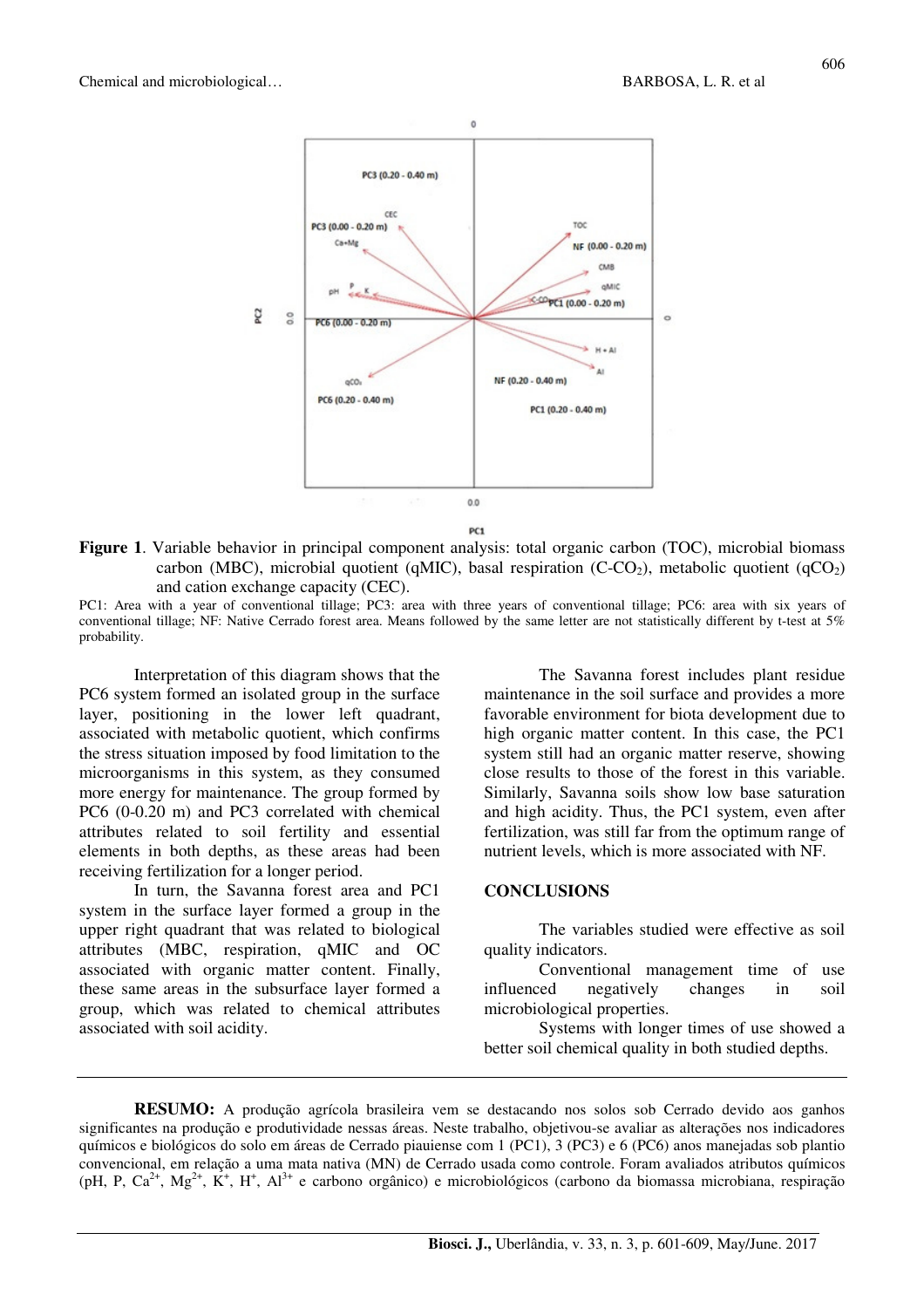Chemical and microbiological… BARBOSA, L. R. et al.

**PALAVRAS-CHAVE:** Plantio convencional. Degradação. Soja. Cerrado.

### **REFERENCES**

ALVAREZ V., V. H.; NOVAIS, R. F.; BARROS, N. F.; CANTARUTTI, R. B.; LOPES, A. S. Interpretação dos resultados das análises de solos. In: RIBEIRO, A.C.; GUIMARÃES, P. T. G.; ALVAREZ V., V. H. (Ed.) **Recomendações para o uso de corretivos e fertilizantes em Minas Gerais – 5ª Aproximação**. Viçosa, MG: Comissão de Fertilidade do Solo do Estado de Minas Gerais, 1999, p. 25-32. https://doi.org/10.1007/BF00336164

ALVAREZ, R.; SANTANATOGLIA, O. J.; GARCIA, R. Effect of temperature on soil microbial biomass and its metabolic quotient in situ under different tillage systems. **Biology Fertility of Soils**, Berlin, v. 19, p. 227- 230, 1995.

ARAGÃO, D. V.; CARVALHO, C. J. R.; KATO, O. R.; ARAÚJO, C. M.; SANTOS, M. T. P.; MOURÃO JÚNIOR, M. Avaliação de indicadores de qualidade do solo sob alternativas de recuperação do solo no Nordeste Paraense**. Acta Amazônica***,* Manaus, v. 42, n. 1, p. 11-18, 2012. https://doi.org/10.1590/S0044- 59672012000100002

ARAÚJO, R.; GOEDERT, W. J.; LACERDA, M. P. C. Qualidade de um solo sob diferentes usos e sob cerrado nativo. **Revista Brasileira de Ciência do Solo**, Viçosa, v. 31, n. 5, p. 1099-1108, 2007.

BALOTA, E. L. COLOZZI-FILHO, A; ANDRADE, D. S; HUNGRIA, M. Biomassa microbiana e sua atividade em solos sob diferentes sistemas de preparo e sucessão de culturas. **Revista Brasileira de Ciência do Solo**, Viçosa, v. 22, n. 4, p. 641-649, 1998.

BERNARDI, A. C. C.; OLIVEIRA JÚNIOR, J. P.; LEANDRO, W. M.; MESQUITA, T. G. S.; FREITAS, P. L.; CARVALHO, M. C. S. Doses e formas de aplicação da adubação potássica na rotação soja, milheto e algodão em sistema plantio direto. **Pesquisa Agropecuária Tropical**, Goiânia, v. 39, n. 2, p. 158-167, 2009.

CAMPOS, L. P.; LEITE, L. F.C.; MACIEL, G. A.; IWATA, B. F.; NOBREGA, J. C. A. Atributos químicos de um Latossolo Amarelo sob diferentes sistemas de manejo. **Pesquisa Agropecuária Brasileira**, Brasília, v. 46, n. 12, p. 1681-1689, 2011. https://doi.org/10.1590/S0100-204X2011001200014

CARNEIRO, M. A. C.; SOUZA, E. D.; REIS, E. F.; PEREIRA, H. S.; AZEVEDO, W. R. Atributos Físicos, Químicos e Biológicos de Solo de Cerrado sob Diferentes Sistemas de uso e Manejo. **Revista Brasileira de Ciência do Solo**, Viçosa, v. 33, n. 1, p. 147-157, 2009.

CERRI, C. C., GALDOS, M. V., MAIA, S. M. F., BERNOUX, M., FEIGL, B. J., POWLSON, D., CERRI, C. E. P. Effect of sugarcane harvesting systems on soil carbon stocks in Brazil: an examination of existing data. **European Journal of Soil Science**, Londres, v. 62, n. 1, p. 23-28, 2011. https://doi.org/10.1111/j.1365- 2389.2010.01315.x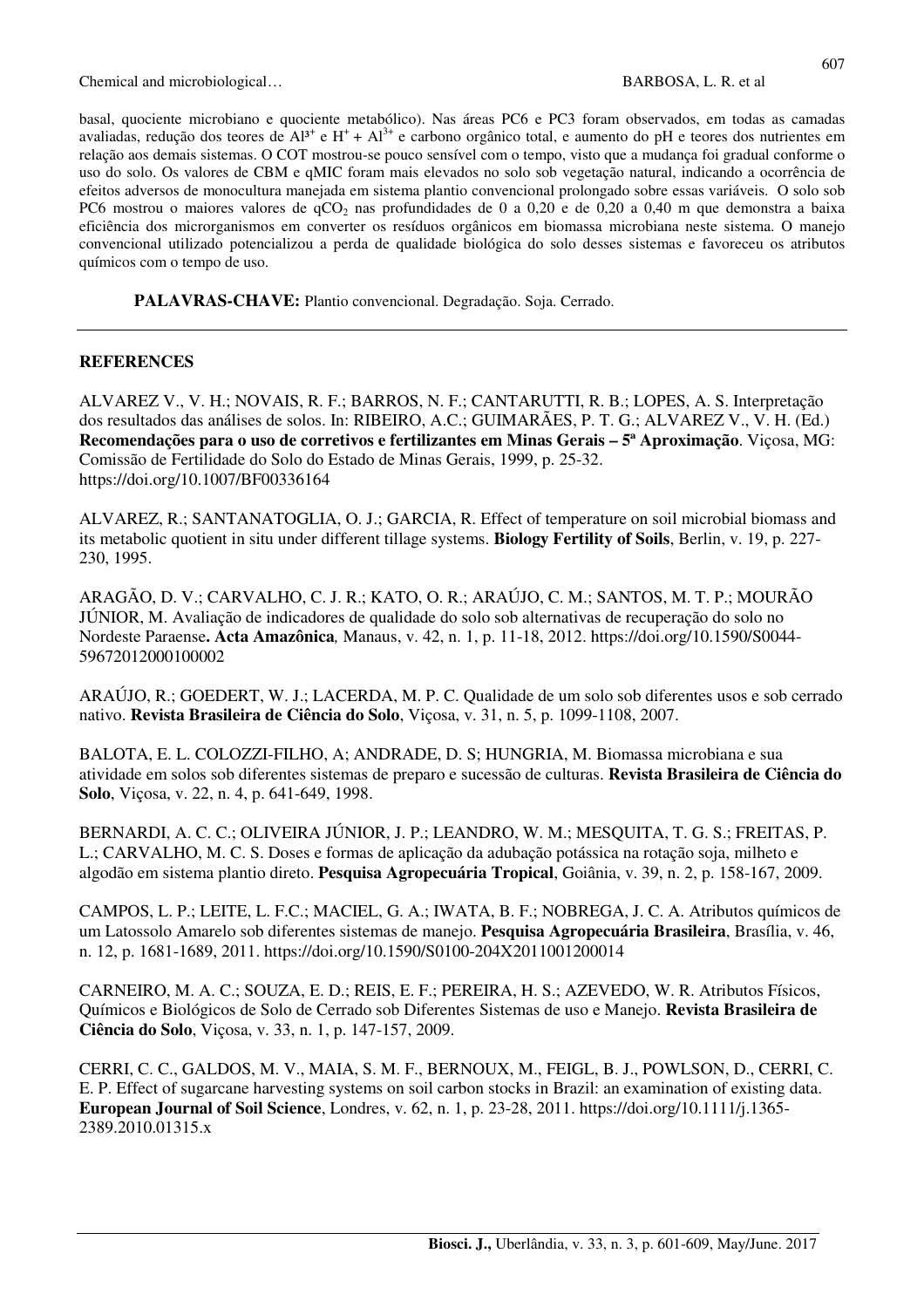Chemical and microbiological… BARBOSA, L. R. et al.

CHAER, G. M; TOTOLA, M. R Impacto do Manejo de Resíduos Orgânicos Durante a Reforma plantios eucalipto SOBRE Indicadores Qualidade solo. **Revista Brasileira de Ciência do Solo**, Viçosa, v. 31, n. 6, p. 1381-1396, 2007.

D'ANDRÉA, A. F.; SILVA, M. L. N.; CURI, N. O.; SIQUEIRA, J. O.; CARNEIRO, M. A. C. Atributos biológicos indicadores da qualidade do solo em diferentes sistemas de manejo do solo na região do cerrado no sul do Estado de Goiás. **Revista Brasileira de Ciência do Solo**, Viçosa, v. 26, n. 4, p. 913-923, 2002.

IBIAPINA, T. V. B.; SALVIANO, A. A. C.; NUNES, L. A. P. L.; MOUSINHO, F. E. P. ; LIMA, M. G. ; SOARES, L. M. S . Resistência à penetração e agregação de Latossolo Amarelo sob monocultivo de soja e de eucalipto no cerrado piauiense. **Cientifica**, Jaboticabal, v. 42, n. 4, p. 411-418, 2014.

ISLAM, K.R.; WEIL, R. R. A rapid microwave digestion method for colorimetric measurement of soil organic carbon. **Communication Soil Science Plant Analitical**, New York, v. 29, n.12, p. 2269 - 2284, 1988.

JAKELAITIS, A.; SILVA, A. A.; SANTOS, J. B.; VIVIAN, R. Qualidade da camada superficial de solo sob mata, pastagens e áreas cultivadas**. Pesquisa Agropecuária Tropical**, Goiânia, v. 38, n. 2, p. 118-127, 2008.

LISBOA, B. B.; VARGAS, L. K.; SILVEIRA, A. O.; MARTHINS, A. F.; SELBACH, P. A. Indicadores microbianos de qualidade do solo em diferentes sistemas de manejo. **Revista Brasileira de Ciência do Solo**, Viçosa, v. 38, n. 1, p. 45-55, 2012.

LYNCH, L. M.; WHIPS, J. M. Substrate flow in the rhizosphere. **Plant Soil**, The Hague, v. 29, n. 1, p. 1-10, 1990. https://doi.org/10.1007/BF00011685

MARCHIORI JÚNIOR, M.; MELO, W. J. Alterações na matéria orgânica e na biomassa microbiana em solo de mata natural submetido a diferentes manejos. **Pesquisa Agropecuária Brasileira**, Brasília, v. 35, n. 6, p. 1177-1182, 2000. https://doi.org/10.1590/S0100-204X2000000600014

MATIAS, M. C. B. S.; SALVIANO, A. A. C.; LEITE, L. F. C.; ARAUJO, A. S. F. Biomassa microbiana e estoques de C e N do solo em diferentes sistemas de manejo, no cerrado do Estado do Piauí. **Acta Scientiarum Agronomy**, Maringá, v. 31, n. 3, p. 517-521, 2009.

NUNES, R. S.; LOPES, A. A. C.; SOUSA, D. M. G.; MENDES, I. C. Sistemas de manejo e os estoques de carbono e nitrogênio em Latossolo de Cerrado com a sucessão soja-milho. **Revista Brasileira de Ciência do Solo**, Viçosa, v. 35, n. 4, p. 1407-1419, 2011.

ODUM, E. P. The strategy of ecosystem development. **Science**, Washington, v. 164, n. 3877, p. 262-270, 1969. https://doi.org/10.1126/science.164.3877.262

PETTER, F.A., SILVA J.A., PACHECO, L.P., ALMEIDA, F.A., ALCÂNTARA NETO, F., ZUFFO, A.M. Desempenho agronômico da soja a doses e épocas de aplicação de potássio no cerrado piauiense. **Revista de Ciências Agrarias**, Manaus, v.55, n.3, p.190-196, 2012. https://doi.org/10.4322/rca.2012.057

PÔRTO, M. L.; ALVES, J. DO C.; DINIZ, A. A.; SOUZA, A. P.; SANTOS, D. Indicadores biológicos de qualidade do solo em diferentes sistemas de uso no Brejo Paraibano. **Ciência & Agrotecnologia**, Lavras, v. 33, n. 4, p. 1011-1017, 2009.

RAMOS, F. T.; NUNES, M. C. M.; CAMPOS, D. T. S.; RAMOS, D. T.; MAIA, J. C. S. Atributos físicos e microbiológicos de um latossolo vermelho-amarelo distrófico típico sob cerrado nativo e monocultivo de soja. **Revista Brasileira de Agroecologia**, Pelotas, v. 6, n. 2, p. 79-91, 2011.

SAKAMOTO, K.; OBA, Y. Effects of fungal to bacterial ratio on the relationship between CO2 evolution and total soil microbial biomass. **Biology and Fertility of Soils**, Florença, v. 17, n. 1, p. 39-44, 1994.